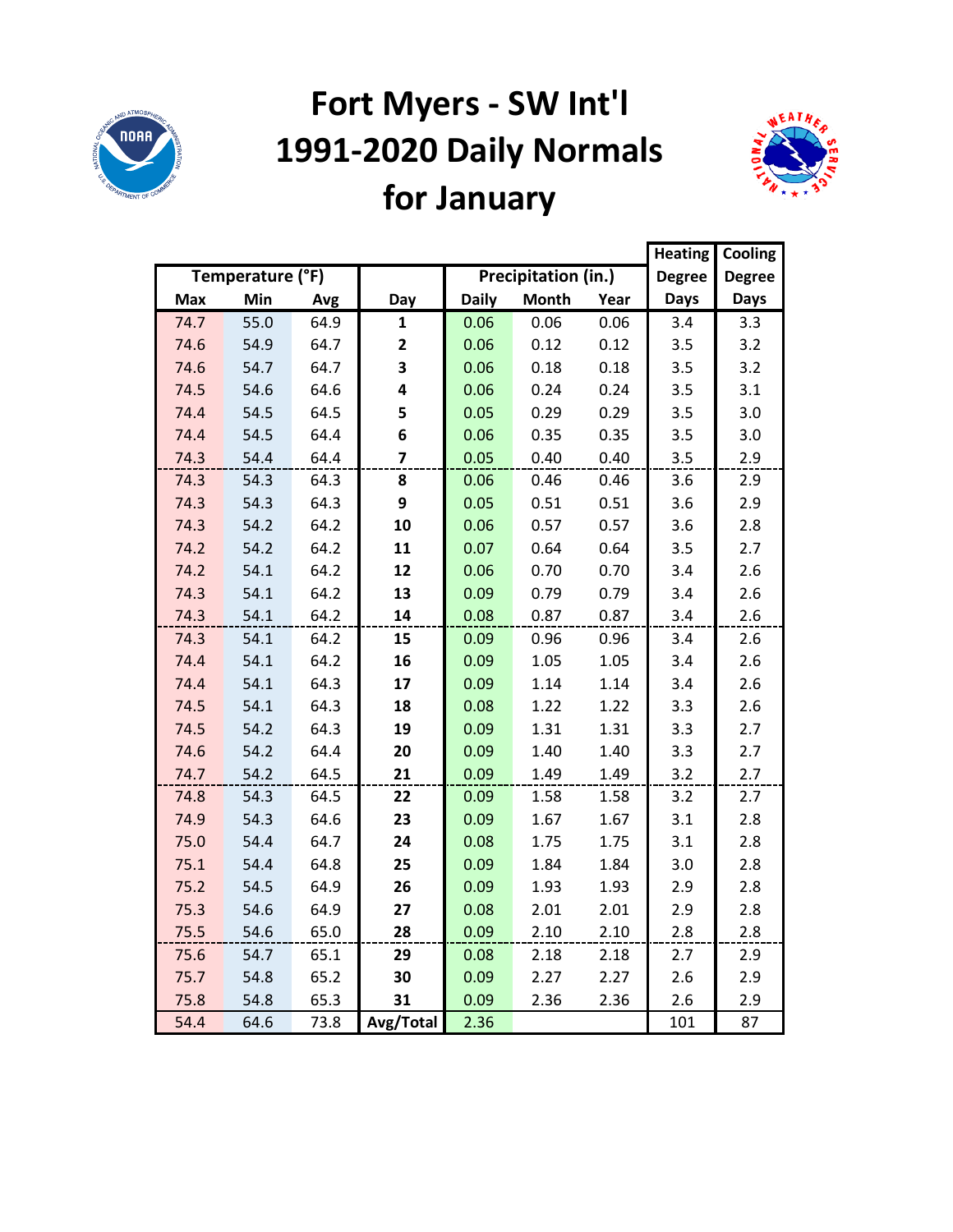

## **Fort Myers - SW Int'l 1991-2020 Daily Normals for February**



|            |                  |      |                         |              |                     |      | <b>Heating</b> | Cooling       |
|------------|------------------|------|-------------------------|--------------|---------------------|------|----------------|---------------|
|            | Temperature (°F) |      |                         |              | Precipitation (in.) |      | <b>Degree</b>  | <b>Degree</b> |
| <b>Max</b> | Min              | Avg  | Day                     | <b>Daily</b> | <b>Month</b>        | Year | <b>Days</b>    | <b>Days</b>   |
| 76.0       | 54.9             | 65.5 | $\mathbf{1}$            | 0.07         | 0.07                | 2.43 | 2.5            | 2.9           |
| 76.1       | 55.0             | 65.6 | $\overline{\mathbf{2}}$ | 0.07         | 0.14                | 2.50 | 2.4            | 2.9           |
| 76.3       | 55.1             | 65.7 | 3                       | 0.07         | 0.21                | 2.57 | 2.3            | 3.0           |
| 76.4       | 55.2             | 65.8 | 4                       | 0.06         | 0.27                | 2.63 | 2.3            | 3.1           |
| 76.5       | 55.2             | 65.9 | 5                       | 0.07         | 0.34                | 2.70 | 2.3            | 3.2           |
| 76.7       | 55.3             | 66.0 | 6                       | 0.06         | 0.40                | 2.76 | 2.2            | 3.2           |
| 76.8       | 55.4             | 66.1 | $\overline{\mathbf{z}}$ | 0.07         | 0.47                | 2.83 | 2.2            | 3.3           |
| 76.9       | 55.5             | 66.2 | 8                       | 0.06         | 0.53                | 2.89 | 2.2            | 3.4           |
| 77.1       | 55.5             | 66.3 | 9                       | 0.05         | 0.58                | 2.94 | 2.2            | 3.5           |
| 77.2       | 55.6             | 66.4 | 10                      | 0.06         | 0.64                | 3.00 | 2.2            | 3.6           |
| 77.3       | 55.7             | 66.5 | 11                      | 0.05         | 0.69                | 3.05 | 2.2            | 3.7           |
| 77.4       | 55.7             | 66.6 | 12                      | 0.04         | 0.73                | 3.09 | 2.2            | 3.7           |
| 77.5       | 55.8             | 66.7 | 13                      | 0.05         | 0.78                | 3.14 | 2.1            | 3.8           |
| 77.7       | 55.9             | 66.8 | 14                      | 0.05         | 0.83                | 3.19 | 2.1            | 3.8           |
| 77.8       | 56.0             | 66.9 | 15                      | 0.05         | 0.88                | 3.24 | 2.0            | 3.9           |
| 77.9       | 56.0             | 66.9 | 16                      | 0.04         | 0.92                | 3.28 | 1.9            | 3.9           |
| 78.0       | 56.1             | 67.0 | 17                      | 0.05         | 0.97                | 3.33 | 1.9            | 3.9           |
| 78.1       | 56.2             | 67.1 | 18                      | 0.04         | 1.01                | 3.37 | 1.9            | 4.0           |
| 78.2       | 56.2             | 67.2 | 19                      | 0.05         | 1.06                | 3.42 | 1.8            | 4.0           |
| 78.3       | 56.3             | 67.3 | 20                      | 0.04         | 1.10                | 3.46 | 1.8            | 4.1           |
| 78.3       | 56.3             | 67.3 | 21                      | 0.04         | 1.14                | 3.50 | 1.8            | 4.1           |
| 78.4       | 56.4             | 67.4 | 22                      | 0.04         | 1.18                | 3.54 | 1.8            | 4.2           |
| 78.5       | 56.5             | 67.5 | 23                      | 0.05         | 1.23                | 3.59 | 1.7            | 4.2           |
| 78.6       | 56.6             | 67.6 | 24                      | 0.05         | 1.28                | 3.64 | 1.7            | 4.3           |
| 78.6       | 56.6             | 67.6 | 25                      | 0.05         | 1.33                | 3.69 | 1.7            | 4.4           |
| 78.7       | 56.7             | 67.7 | 26                      | 0.05         | 1.38                | 3.74 | 1.7            | 4.4           |
| 78.8       | 56.8             | 67.8 | 27                      | 0.06         | 1.44                | 3.80 | 1.6            | 4.4           |
| 78.8       | 56.8             | 67.8 | 28                      | 0.05         | 1.49                | 3.85 | 1.6            | 4.4           |
| 78.9       | 56.9             | 67.9 | 29                      |              |                     |      | 1.6            | 4.4           |
| 55.9       | 66.7             | 76.7 | Avg/Total               | 1.49         |                     |      | 56             | 105           |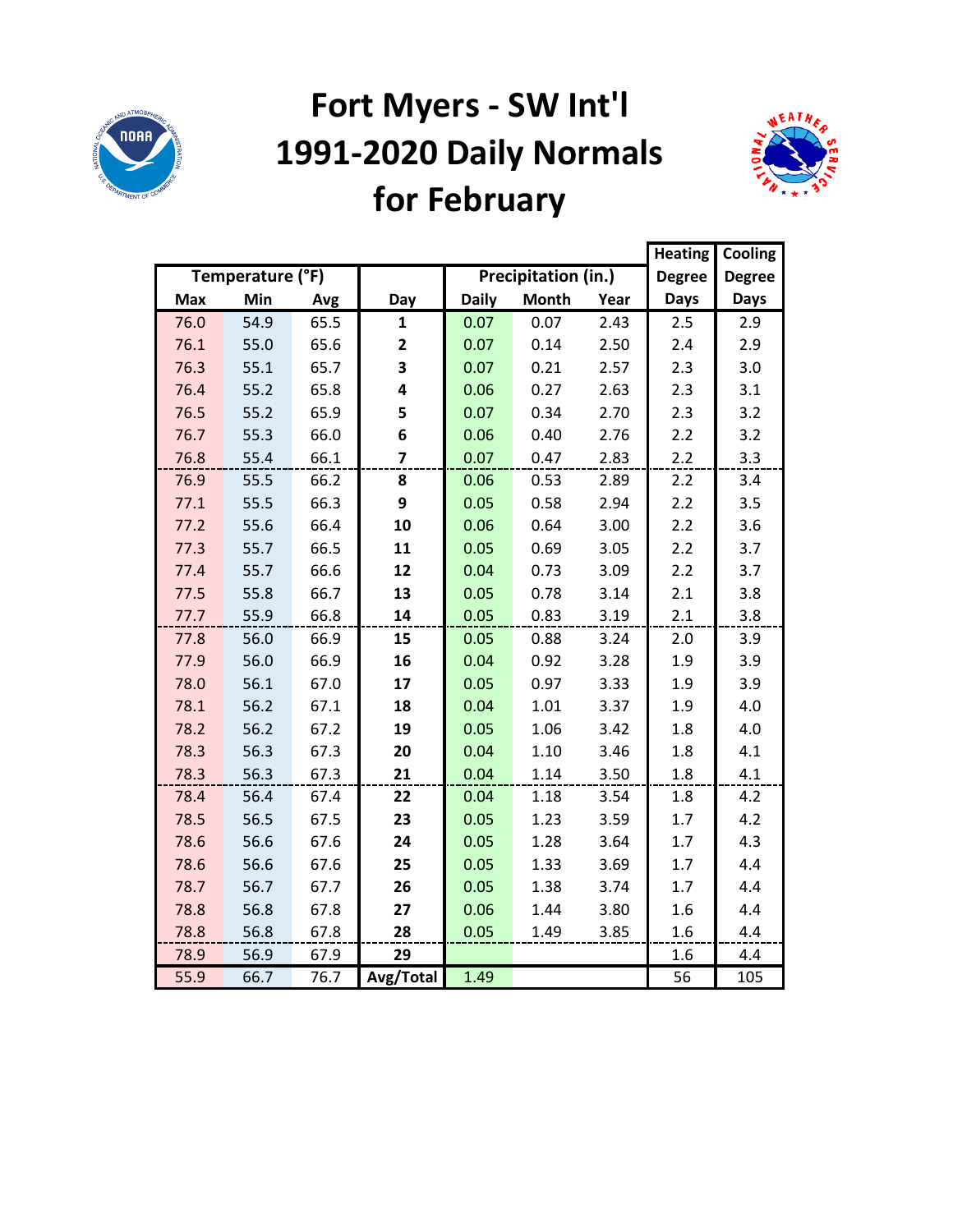

## **Fort Myers - SW Int'l 1991-2020 Daily Normals for March**



|            |                  |      |              |              |                     | <b>Heating</b> | Cooling       |               |
|------------|------------------|------|--------------|--------------|---------------------|----------------|---------------|---------------|
|            | Temperature (°F) |      |              |              | Precipitation (in.) |                | <b>Degree</b> | <b>Degree</b> |
| <b>Max</b> | Min              | Avg  | Day          | <b>Daily</b> | <b>Month</b>        | Year           | <b>Days</b>   | Days          |
| 78.9       | 56.9             | 67.9 | 1            | 0.04         | 0.04                | 3.89           | 1.5           | 4.5           |
| 79.0       | 57.0             | 68.0 | $\mathbf{2}$ | 0.05         | 0.09                | 3.94           | 1.5           | 4.5           |
| 79.0       | 57.1             | 68.1 | 3            | 0.05         | 0.14                | 3.99           | 1.5           | 4.6           |
| 79.1       | 57.2             | 68.1 | 4            | 0.05         | 0.19                | 4.04           | 1.5           | 4.6           |
| 79.2       | 57.3             | 68.2 | 5            | 0.06         | 0.25                | 4.10           | 1.4           | 4.6           |
| 79.2       | 57.4             | 68.3 | 6            | 0.06         | 0.31                | 4.16           | 1.4           | 4.7           |
| 79.3       | 57.5             | 68.4 | 7            | 0.07         | 0.38                | 4.23           | 1.3           | 4.7           |
| 79.4       | 57.6             | 68.5 | 8            | 0.06         | 0.44                | 4.29           | 1.2           | 4.7           |
| 79.4       | 57.7             | 68.6 | 9            | 0.06         | 0.50                | 4.35           | 1.2           | 4.8           |
| 79.5       | 57.8             | 68.7 | 10           | 0.07         | 0.57                | 4.42           | $1.1\,$       | 4.8           |
| 79.6       | 58.0             | 68.8 | 11           | 0.06         | 0.63                | 4.48           | 1.1           | 4.8           |
| 79.7       | 58.1             | 68.9 | 12           | 0.06         | 0.69                | 4.54           | 1.0           | 4.9           |
| 79.8       | 58.2             | 69.0 | 13           | 0.06         | 0.75                | 4.60           | 0.9           | 4.9           |
| 79.8       | 58.4             | 69.1 | 14           | 0.07         | 0.82                | 4.67           | 0.9           | 5.0           |
| 79.9       | 58.5             | 69.2 | 15           | 0.06         | 0.88                | 4.73           | 0.8           | 5.0           |
| 80.0       | 58.6             | 69.3 | 16           | 0.06         | 0.94                | 4.79           | 0.8           | 5.1           |
| 80.1       | 58.8             | 69.5 | 17           | 0.07         | 1.01                | 4.86           | 0.7           | 5.2           |
| 80.2       | 59.0             | 69.6 | 18           | 0.06         | 1.07                | 4.92           | 0.7           | 5.3           |
| 80.3       | 59.1             | 69.7 | 19           | 0.06         | 1.13                | 4.98           | 0.7           | 5.4           |
| 80.5       | 59.3             | 69.9 | 20           | 0.07         | 1.20                | 5.05           | 0.6           | 5.5           |
| 80.6       | 59.4             | 70.0 | 21           | 0.06         | 1.26                | 5.11           | 0.6           | 5.6           |
| 80.7       | 59.6             | 70.2 | 22           | 0.07         | 1.33                | 5.18           | 0.6           | 5.7           |
| 80.8       | 59.8             | 70.3 | 23           | 0.07         | 1.40                | 5.25           | 0.5           | 5.8           |
| 81.0       | 60.0             | 70.5 | 24           | 0.07         | 1.47                | 5.32           | 0.5           | 5.9           |
| 81.1       | 60.1             | 70.6 | 25           | 0.07         | 1.54                | 5.39           | 0.4           | 6.0           |
| 81.3       | 60.3             | 70.8 | 26           | 0.07         | 1.61                | 5.46           | 0.4           | 6.2           |
| 81.4       | 60.5             | 70.9 | 27           | 0.06         | 1.67                | 5.52           | 0.4           | 6.3           |
| 81.6       | 60.7             | 71.1 | 28           | 0.06         | 1.73                | 5.58           | 0.3           | 6.5           |
| 81.7       | 60.8             | 71.3 | 29           | 0.06         | 1.79                | 5.64           | 0.3           | 6.6           |
| 81.9       | 61.0             | 71.5 | 30           | 0.07         | 1.86                | 5.71           | 0.3           | 6.8           |
| 82.0       | 61.2             | 71.6 | 31           | 0.06         | 1.92                | 5.77           | 0.3           | 6.9           |
| 58.8       | 69.5             | 80.2 | Avg/Total    | 1.92         |                     |                | 26            | 166           |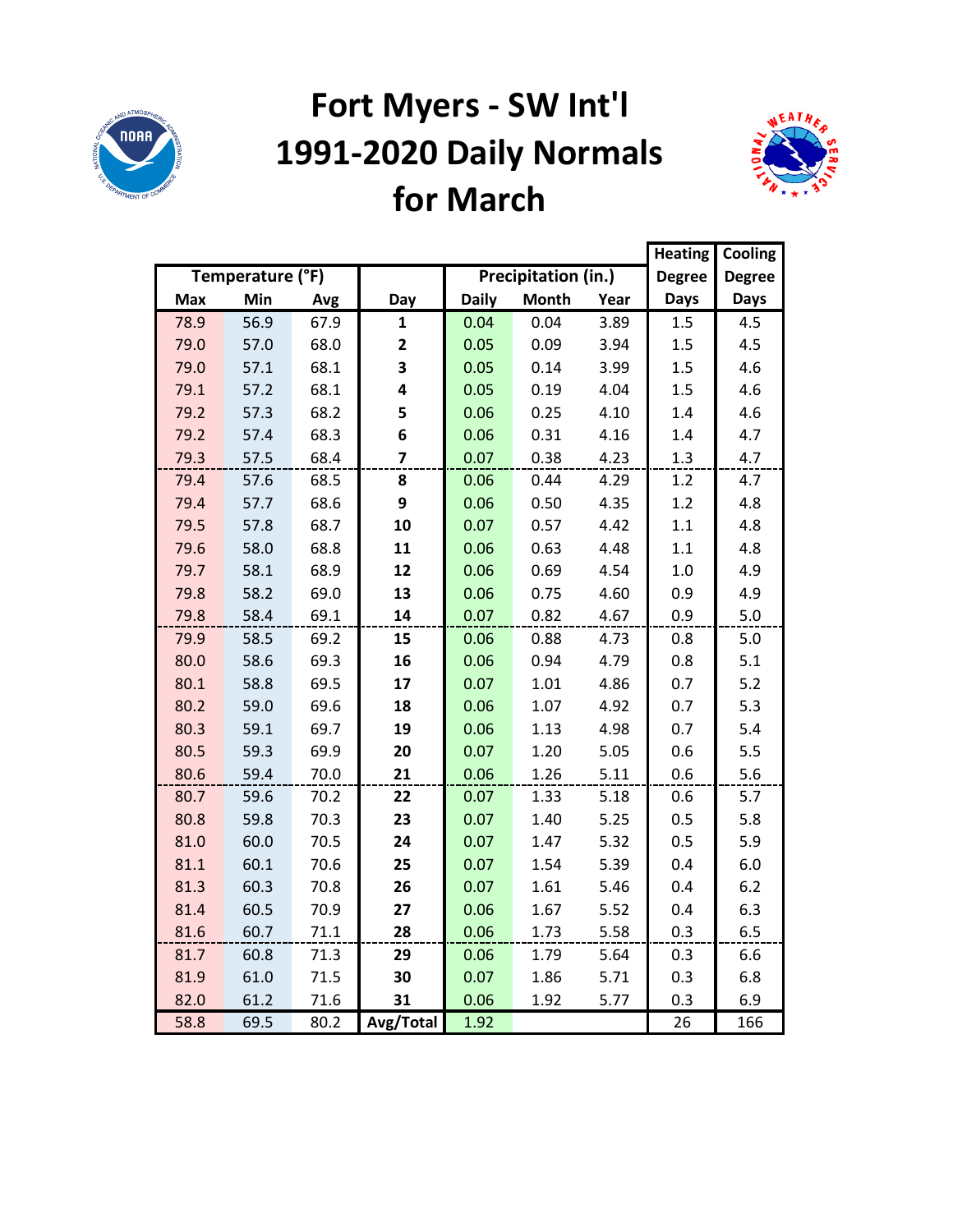

# **Fort Myers - SW Int'l 1991-2020 Daily Normals for April**



|            |                  |      |                |              |                     |      | <b>Heating</b> | Cooling       |
|------------|------------------|------|----------------|--------------|---------------------|------|----------------|---------------|
|            | Temperature (°F) |      |                |              | Precipitation (in.) |      | <b>Degree</b>  | <b>Degree</b> |
| <b>Max</b> | Min              | Avg  | Day            | <b>Daily</b> | <b>Month</b>        | Year | <b>Days</b>    | <b>Days</b>   |
| 82.2       | 61.4             | 71.8 | $\mathbf{1}$   | 0.06         | 0.06                | 5.83 | 0.3            | 7.1           |
| 82.4       | 61.5             | 72.0 | 2              | 0.07         | 0.13                | 5.90 | 0.3            | 7.3           |
| 82.5       | 61.7             | 72.1 | 3              | 0.05         | 0.18                | 5.95 | 0.3            | 7.4           |
| 82.7       | 61.9             | 72.3 | 4              | 0.05         | 0.23                | 6.00 | 0.3            | 7.6           |
| 82.9       | 62.1             | 72.5 | 5              | 0.06         | 0.29                | 6.06 | 0.2            | 7.7           |
| 83.1       | 62.2             | 72.6 | 6              | 0.06         | 0.35                | 6.12 | 0.2            | 7.9           |
| 83.2       | 62.4             | 72.8 | $\overline{7}$ | 0.05         | 0.40                | 6.17 | 0.2            | 8.0           |
| 83.4       | 62.5             | 73.0 | 8              | 0.05         | 0.45                | 6.22 | 0.2            | 8.2           |
| 83.6       | 62.7             | 73.1 | 9              | 0.06         | 0.51                | 6.28 | 0.2            | 8.3           |
| 83.8       | 62.8             | 73.3 | 10             | 0.06         | 0.57                | 6.34 | 0.2            | 8.5           |
| 83.9       | 63.0             | 73.5 | 11             | 0.06         | 0.63                | 6.40 | 0.2            | 8.6           |
| 84.1       | 63.1             | 73.6 | 12             | 0.06         | 0.69                | 6.46 | 0.1            | 8.8           |
| 84.3       | 63.3             | 73.8 | 13             | 0.06         | 0.75                | 6.52 | 0.1            | 8.9           |
| 84.4       | 63.4             | 73.9 | 14             | 0.06         | 0.81                | 6.58 | 0.1            | 9.0           |
| 84.6       | 63.5             | 74.1 | 15             | 0.06         | 0.87                | 6.64 | 0.1            | 9.2           |
| 84.8       | 63.7             | 74.2 | 16             | 0.07         | 0.94                | 6.71 | 0.1            | 9.3           |
| 84.9       | 63.8             | 74.4 | 17             | 0.06         | 1.00                | 6.77 | 0.1            | 9.4           |
| 85.1       | 63.9             | 74.5 | 18             | 0.07         | 1.07                | 6.84 | 0.1            | 9.6           |
| 85.2       | 64.0             | 74.6 | 19             | 0.06         | 1.13                | 6.90 | 0.1            | 9.7           |
| 85.4       | 64.2             | 74.8 | 20             | 0.07         | 1.20                | 6.97 | 0.1            | 9.8           |
| 85.5       | 64.3             | 74.9 | 21             | 0.06         | 1.26                | 7.03 | 0.1            | 10.0          |
| 85.7       | 64.4             | 75.0 | 22             | 0.06         | 1.32                | 7.09 | 0.1            | 10.1          |
| 85.8       | 64.5             | 75.2 | 23             | 0.06         | 1.38                | 7.15 | 0.1            | 10.2          |
| 86.0       | 64.6             | 75.3 | 24             | 0.06         | 1.44                | 7.21 | 0.1            | 10.3          |
| 86.1       | 64.7             | 75.4 | 25             | 0.07         | 1.51                | 7.28 | 0.1            | 10.5          |
| 86.2       | 64.8             | 75.5 | 26             | 0.07         | 1.58                | 7.35 | 0.0            | 10.6          |
| 86.3       | 64.9             | 75.6 | 27             | 0.07         | 1.65                | 7.42 | 0.0            | 10.7          |
| 86.5       | 65.0             | 75.8 | 28             | 0.07         | 1.72                | 7.49 | 0.0            | 10.8          |
| 86.6       | 65.2             | 75.9 | 29             | 0.07         | 1.79                | 7.56 | 0.0            | 10.9          |
| 86.7       | 65.3             | 76.0 | 30             | 0.08         | 1.87                | 7.64 | 0.0            | 11.0          |
| 63.5       | 74.0             | 84.2 | Avg/Total      | 1.87         |                     |      | 4              | 275           |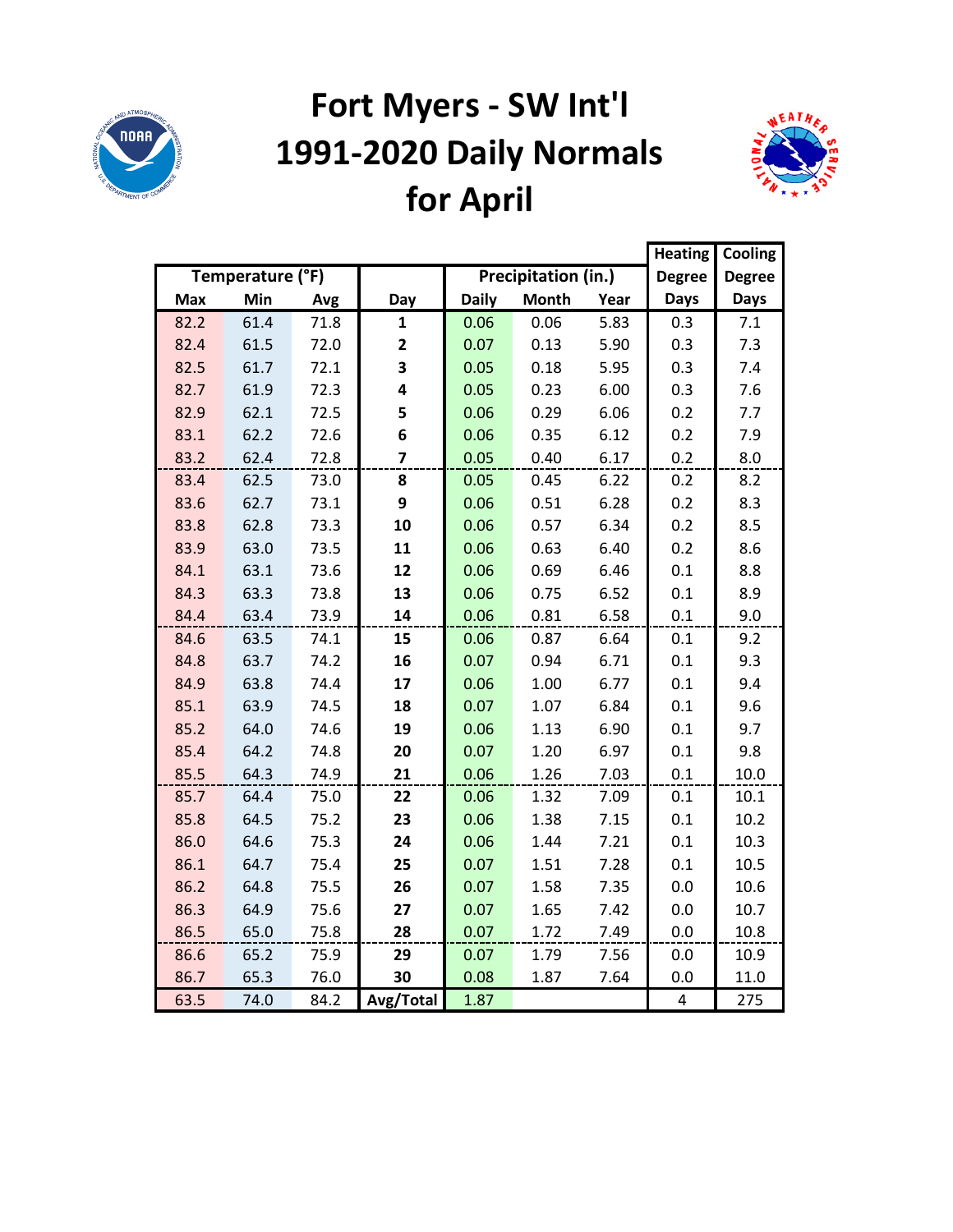

## **Fort Myers - SW Int'l 1991-2020 Daily Normals for May**



|            |                  |      |                         |              |                     |       | <b>Heating</b> | Cooling       |
|------------|------------------|------|-------------------------|--------------|---------------------|-------|----------------|---------------|
|            | Temperature (°F) |      |                         |              | Precipitation (in.) |       | <b>Degree</b>  | <b>Degree</b> |
| <b>Max</b> | Min              | Avg  | Day                     | <b>Daily</b> | <b>Month</b>        | Year  | <b>Days</b>    | Days          |
| 86.8       | 65.4             | 76.1 | $\mathbf{1}$            | 0.06         | 0.06                | 7.70  | 0.0            | 11.1          |
| 86.9       | 65.5             | 76.2 | $\mathbf{2}$            | 0.05         | 0.11                | 7.75  | 0.0            | 11.2          |
| 87.0       | 65.6             | 76.3 | 3                       | 0.06         | 0.17                | 7.81  | 0.0            | 11.4          |
| 87.2       | 65.7             | 76.5 | 4                       | 0.06         | 0.23                | 7.87  | 0.0            | 11.5          |
| 87.3       | 65.9             | 76.6 | 5                       | 0.07         | 0.30                | 7.94  | 0.0            | 11.6          |
| 87.4       | 66.0             | 76.7 | 6                       | 0.06         | 0.36                | 8.00  | 0.0            | 11.7          |
| 87.5       | 66.1             | 76.8 | $\overline{\mathbf{z}}$ | 0.07         | 0.43                | 8.07  | 0.0            | 11.8          |
| 87.6       | 66.3             | 76.9 | 8                       | 0.07         | 0.50                | 8.14  | 0.0            | 11.9          |
| 87.7       | 66.4             | 77.0 | 9                       | 0.07         | 0.57                | 8.21  | 0.0            | 12.0          |
| 87.8       | 66.6             | 77.2 | 10                      | 0.07         | 0.64                | 8.28  | 0.0            | 12.2          |
| 87.9       | 66.7             | 77.3 | 11                      | 0.07         | 0.71                | 8.35  | 0.0            | 12.3          |
| 88.0       | 66.9             | 77.4 | 12                      | 0.07         | 0.78                | 8.42  | 0.0            | 12.4          |
| 88.1       | 67.0             | 77.5 | 13                      | 0.07         | 0.85                | 8.49  | 0.0            | 12.5          |
| 88.1       | 67.2             | 77.7 | 14                      | 0.07         | 0.92                | 8.56  | 0.0            | 12.7          |
| 88.2       | 67.4             | 77.8 | 15                      | 0.07         | 0.99                | 8.63  | 0.0            | 12.8          |
| 88.3       | 67.5             | 77.9 | 16                      | 0.08         | 1.07                | 8.71  | 0.0            | 12.9          |
| 88.4       | 67.7             | 78.1 | 17                      | 0.08         | 1.15                | 8.79  | 0.0            | 13.1          |
| 88.5       | 67.9             | 78.2 | 18                      | 0.09         | 1.24                | 8.88  | 0.0            | 13.2          |
| 88.6       | 68.1             | 78.3 | 19                      | 0.09         | 1.33                | 8.97  | 0.0            | 13.4          |
| 88.7       | 68.3             | 78.5 | 20                      | 0.11         | 1.44                | 9.08  | 0.0            | 13.5          |
| 88.8       | 68.5             | 78.6 | 21                      | 0.11         | 1.55                | 9.19  | 0.0            | 13.6          |
| 88.9       | 68.7             | 78.8 | 22                      | 0.11         | 1.66                | 9.30  | 0.0            | 13.8          |
| 89.0       | 68.9             | 78.9 | 23                      | 0.13         | 1.79                | 9.43  | 0.0            | 13.9          |
| 89.1       | 69.1             | 79.1 | 24                      | 0.13         | 1.92                | 9.56  | 0.0            | 14.1          |
| 89.1       | 69.3             | 79.2 | 25                      | 0.14         | 2.06                | 9.70  | 0.0            | 14.2          |
| 89.2       | 69.5             | 79.4 | 26                      | 0.15         | 2.21                | 9.85  | 0.0            | 14.4          |
| 89.3       | 69.7             | 79.5 | 27                      | 0.15         | 2.36                | 10.00 | 0.0            | 14.5          |
| 89.4       | 69.9             | 79.7 | 28                      | 0.16         | 2.52                | 10.16 | 0.0            | 14.7          |
| 89.5       | 70.1             | 79.8 | 29                      | 0.17         | 2.69                | 10.33 | 0.0            | 14.8          |
| 89.5       | 70.3             | 79.9 | 30                      | 0.16         | 2.85                | 10.49 | 0.0            | 14.9          |
| 89.6       | 70.5             | 80.1 | 31                      | 0.17         | 3.02                | 10.66 | 0.0            | 15.1          |
| 67.7       | 78.0             | 89.0 | Avg/Total               | 3.02         |                     |       | ☆              | 403           |

 $\hat{x}$  = Greater than zero, but less than 1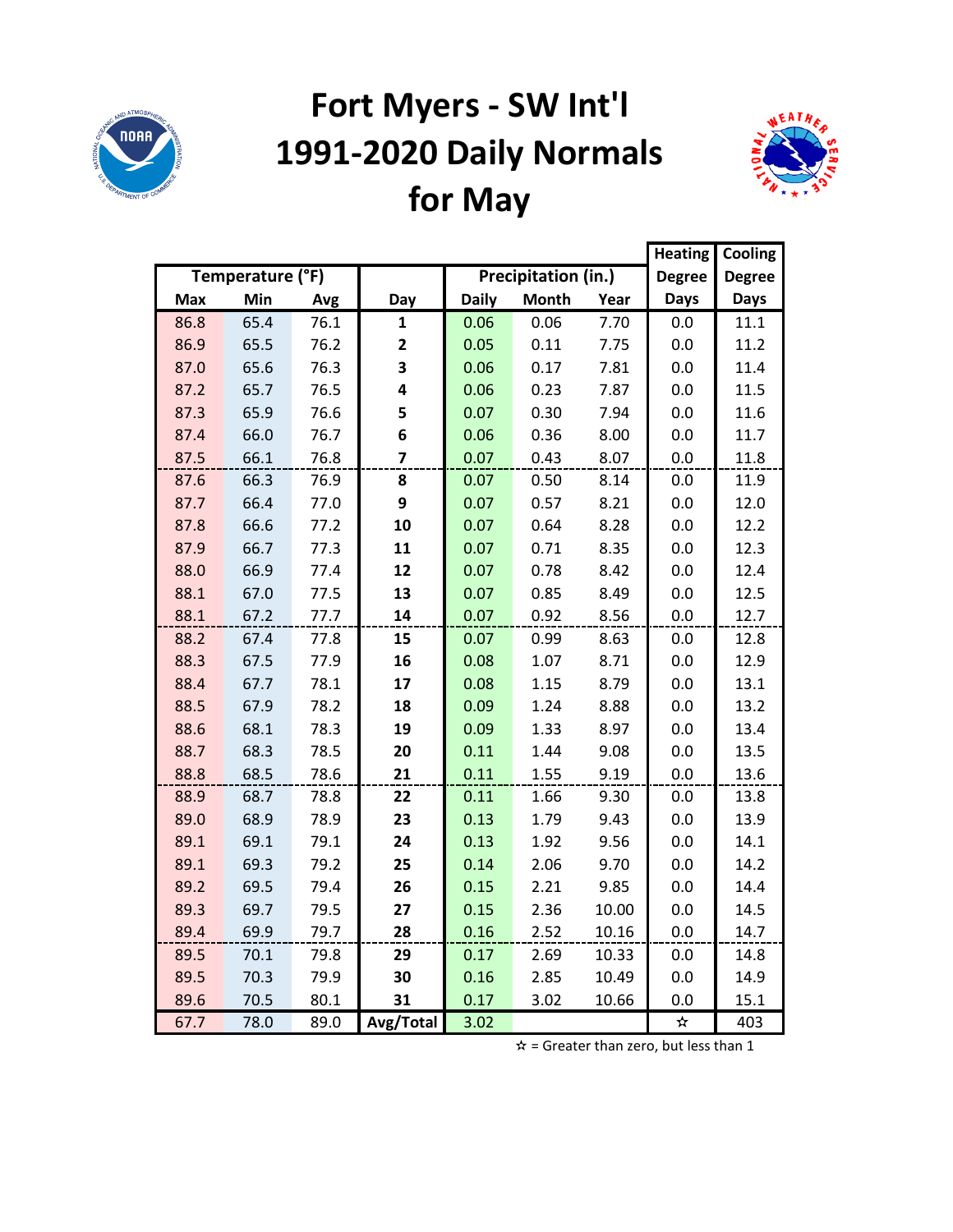

## **Fort Myers - SW Int'l 1991-2020 Daily Normals for June**



|            |                  |      |                |              |                     |       | <b>Heating</b> | Cooling       |
|------------|------------------|------|----------------|--------------|---------------------|-------|----------------|---------------|
|            | Temperature (°F) |      |                |              | Precipitation (in.) |       | <b>Degree</b>  | <b>Degree</b> |
| <b>Max</b> | Min              | Avg  | Day            | <b>Daily</b> | <b>Month</b>        | Year  | <b>Days</b>    | <b>Days</b>   |
| 89.7       | 70.7             | 80.2 | $\mathbf{1}$   | 0.25         | 0.25                | 10.91 | 0.0            | 15.2          |
| 89.8       | 70.9             | 80.4 | 2              | 0.26         | 0.51                | 11.17 | 0.0            | 15.4          |
| 89.8       | 71.1             | 80.5 | 3              | 0.27         | 0.78                | 11.44 | 0.0            | 15.5          |
| 89.9       | 71.3             | 80.6 | 4              | 0.29         | 1.07                | 11.73 | 0.0            | 15.6          |
| 90.0       | 71.5             | 80.8 | 5              | 0.28         | 1.35                | 12.01 | 0.0            | 15.8          |
| 90.0       | 71.7             | 80.9 | 6              | 0.30         | 1.65                | 12.31 | 0.0            | 15.9          |
| 90.1       | 71.9             | 81.0 | $\overline{7}$ | 0.29         | 1.94                | 12.60 | 0.0            | 16.0          |
| 90.1       | 72.1             | 81.1 | 8              | 0.31         | 2.25                | 12.91 | 0.0            | 16.1          |
| 90.2       | 72.3             | 81.2 | 9              | 0.31         | 2.56                | 13.22 | 0.0            | 16.2          |
| 90.2       | 72.4             | 81.3 | 10             | 0.33         | 2.89                | 13.55 | 0.0            | 16.3          |
| 90.3       | 72.6             | 81.4 | 11             | 0.34         | 3.23                | 13.89 | 0.0            | 16.4          |
| 90.3       | 72.8             | 81.5 | 12             | 0.36         | 3.59                | 14.25 | 0.0            | 16.5          |
| 90.4       | 72.9             | 81.6 | 13             | 0.37         | 3.96                | 14.62 | 0.0            | 16.6          |
| 90.4       | 73.0             | 81.7 | 14             | 0.38         | 4.34                | 15.00 | 0.0            | 16.7          |
| 90.4       | 73.2             | 81.8 | 15             | 0.38         | 4.72                | 15.38 | 0.0            | 16.8          |
| 90.4       | 73.3             | 81.9 | 16             | 0.38         | 5.10                | 15.76 | 0.0            | 16.9          |
| 90.5       | 73.4             | 81.9 | 17             | 0.38         | 5.48                | 16.14 | 0.0            | 16.9          |
| 90.5       | 73.6             | 82.0 | 18             | 0.39         | 5.87                | 16.53 | 0.0            | 17.0          |
| 90.5       | 73.7             | 82.1 | 19             | 0.39         | 6.26                | 16.92 | 0.0            | 17.1          |
| 90.5       | 73.8             | 82.1 | 20             | 0.40         | 6.66                | 17.32 | 0.0            | 17.1          |
| 90.5       | 73.9             | 82.2 | 21             | 0.39         | 7.05                | 17.71 | 0.0            | 17.2          |
| 90.5       | 73.9             | 82.2 | 22             | 0.37         | 7.42                | 18.08 | 0.0            | 17.2          |
| 90.5       | 74.0             | 82.3 | 23             | 0.38         | 7.80                | 18.46 | 0.0            | 17.3          |
| 90.5       | 74.1             | 82.3 | 24             | 0.36         | 8.16                | 18.82 | 0.0            | 17.3          |
| 90.5       | 74.2             | 82.3 | 25             | 0.37         | 8.53                | 19.19 | 0.0            | 17.3          |
| 90.5       | 74.2             | 82.4 | 26             | 0.35         | 8.88                | 19.54 | 0.0            | 17.4          |
| 90.5       | 74.3             | 82.4 | 27             | 0.36         | 9.24                | 19.90 | 0.0            | 17.4          |
| 90.5       | 74.3             | 82.4 | 28             | 0.37         | 9.61                | 20.27 | 0.0            | 17.4          |
| 90.5       | 74.4             | 82.4 | 29             | 0.36         | 9.97                | 20.63 | 0.0            | 17.4          |
| 90.5       | 74.4             | 82.4 | 30             | 0.36         | 10.33               | 20.99 | 0.0            | 17.4          |
| 73.0       | 81.7             | 90.8 | Avg/Total      | 10.33        |                     |       | $\pmb{0}$      | 499           |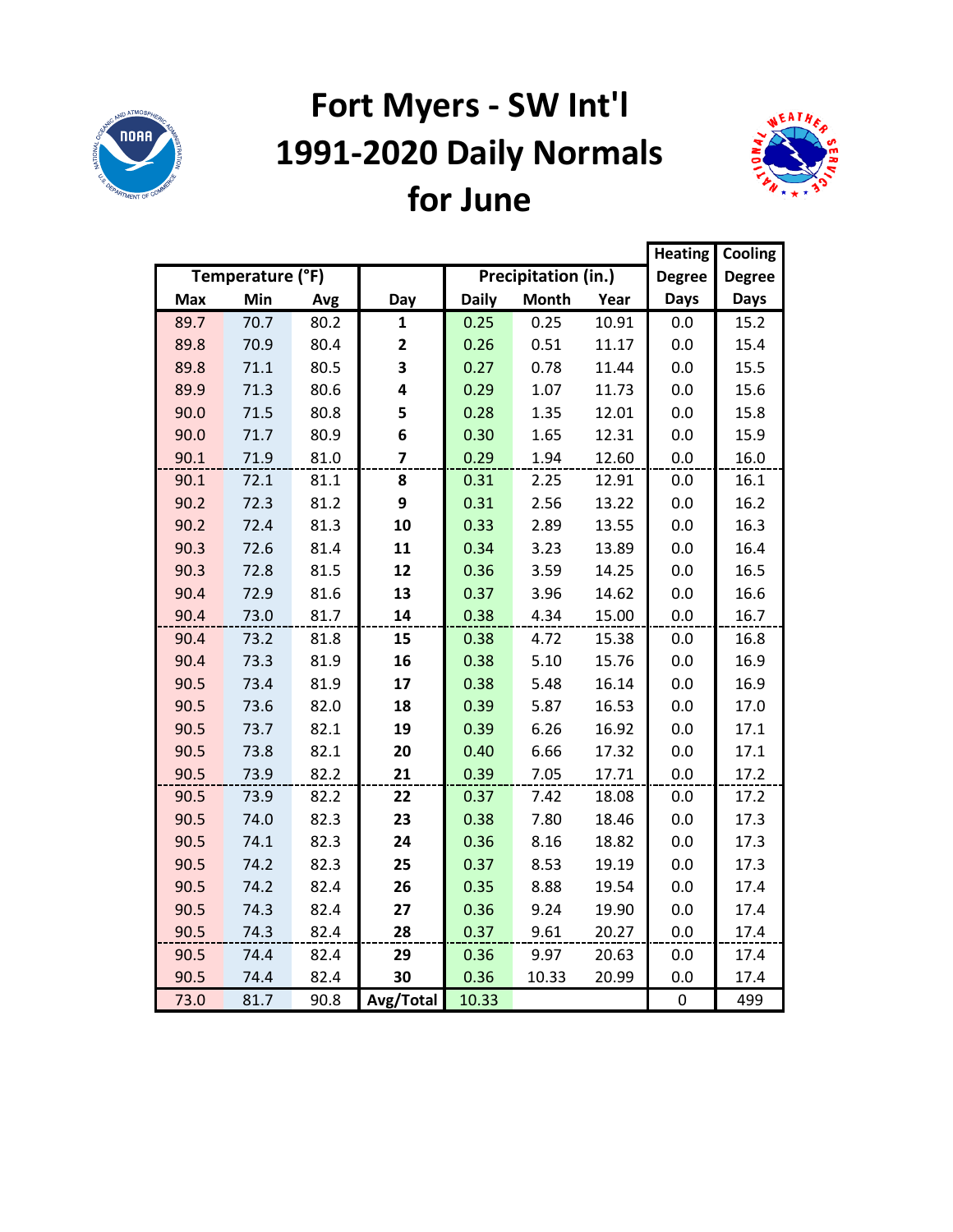

# **Fort Myers - SW Int'l 1991-2020 Daily Normals for July**



|            |                  |      |              |              |                     |       |               | Cooling       |
|------------|------------------|------|--------------|--------------|---------------------|-------|---------------|---------------|
|            | Temperature (°F) |      |              |              | Precipitation (in.) |       | <b>Degree</b> | <b>Degree</b> |
| <b>Max</b> | Min              | Avg  | Day          | <b>Daily</b> | <b>Month</b>        | Year  | <b>Days</b>   | <b>Days</b>   |
| 90.5       | 74.5             | 82.5 | 1            | 0.31         | 0.31                | 21.30 | 0.0           | 17.5          |
| 90.5       | 74.5             | 82.5 | $\mathbf{2}$ | 0.31         | 0.62                | 21.61 | 0.0           | 17.5          |
| 90.5       | 74.5             | 82.5 | 3            | 0.30         | 0.92                | 21.91 | 0.0           | 17.5          |
| 90.4       | 74.5             | 82.5 | 4            | 0.29         | 1.21                | 22.20 | 0.0           | 17.5          |
| 90.4       | 74.6             | 82.5 | 5            | 0.30         | 1.51                | 22.50 | 0.0           | 17.5          |
| 90.4       | 74.6             | 82.5 | 6            | 0.30         | 1.81                | 22.80 | 0.0           | 17.5          |
| 90.4       | 74.6             | 82.5 | 7            | 0.30         | 2.11                | 23.10 | 0.0           | 17.5          |
| 90.4       | 74.6             | 82.5 | 8            | 0.31         | 2.42                | 23.41 | 0.0           | 17.5          |
| 90.4       | 74.6             | 82.5 | 9            | 0.28         | 2.70                | 23.69 | 0.0           | 17.5          |
| 90.4       | 74.7             | 82.5 | 10           | 0.29         | 2.99                | 23.98 | 0.0           | 17.5          |
| 90.4       | 74.7             | 82.6 | 11           | 0.28         | 3.27                | 24.26 | 0.0           | 17.6          |
| 90.4       | 74.7             | 82.6 | 12           | 0.27         | 3.54                | 24.53 | 0.0           | 17.6          |
| 90.4       | 74.7             | 82.6 | 13           | 0.28         | 3.82                | 24.81 | 0.0           | 17.6          |
| 90.5       | 74.7             | 82.6 | 14           | 0.27         | 4.09                | 25.08 | 0.0           | 17.6          |
| 90.5       | 74.8             | 82.6 | 15           | 0.27         | 4.36                | 25.35 | 0.0           | 17.6          |
| 90.5       | 74.8             | 82.6 | 16           | 0.26         | 4.62                | 25.61 | 0.0           | 17.6          |
| 90.5       | 74.8             | 82.7 | 17           | 0.27         | 4.89                | 25.88 | 0.0           | 17.7          |
| 90.5       | 74.8             | 82.7 | 18           | 0.25         | 5.14                | 26.13 | 0.0           | 17.7          |
| 90.6       | 74.8             | 82.7 | 19           | 0.26         | 5.40                | 26.39 | 0.0           | 17.7          |
| 90.6       | 74.9             | 82.7 | 20           | 0.26         | 5.66                | 26.65 | 0.0           | 17.7          |
| 90.6       | 74.9             | 82.8 | 21           | 0.27         | 5.93                | 26.92 | 0.0           | 17.8          |
| 90.7       | 74.9             | 82.8 | 22           | 0.25         | 6.18                | 27.17 | 0.0           | 17.8          |
| 90.7       | 74.9             | 82.8 | 23           | 0.26         | 6.44                | 27.43 | 0.0           | 17.8          |
| 90.7       | 75.0             | 82.9 | 24           | 0.27         | 6.71                | 27.70 | 0.0           | 17.9          |
| 90.8       | 75.0             | 82.9 | 25           | 0.27         | 6.98                | 27.97 | 0.0           | 17.9          |
| 90.8       | 75.0             | 82.9 | 26           | 0.26         | 7.24                | 28.23 | 0.0           | 17.9          |
| 90.9       | 75.1             | 83.0 | 27           | 0.26         | 7.50                | 28.49 | 0.0           | 18.0          |
| 90.9       | 75.1             | 83.0 | 28           | 0.27         | 7.77                | 28.76 | 0.0           | 18.0          |
| 91.0       | 75.1             | 83.1 | 29           | 0.26         | 8.03                | 29.02 | 0.0           | 18.1          |
| 91.0       | 75.2             | 83.1 | 30           | 0.27         | 8.30                | 29.29 | 0.0           | 18.1          |
| 91.1       | 75.2             | 83.1 | 31           | 0.26         | 8.56                | 29.55 | 0.0           | 18.1          |
| 74.8       | 82.7             | 91.9 | Avg/Total    | 8.56         |                     |       | 0             | 549           |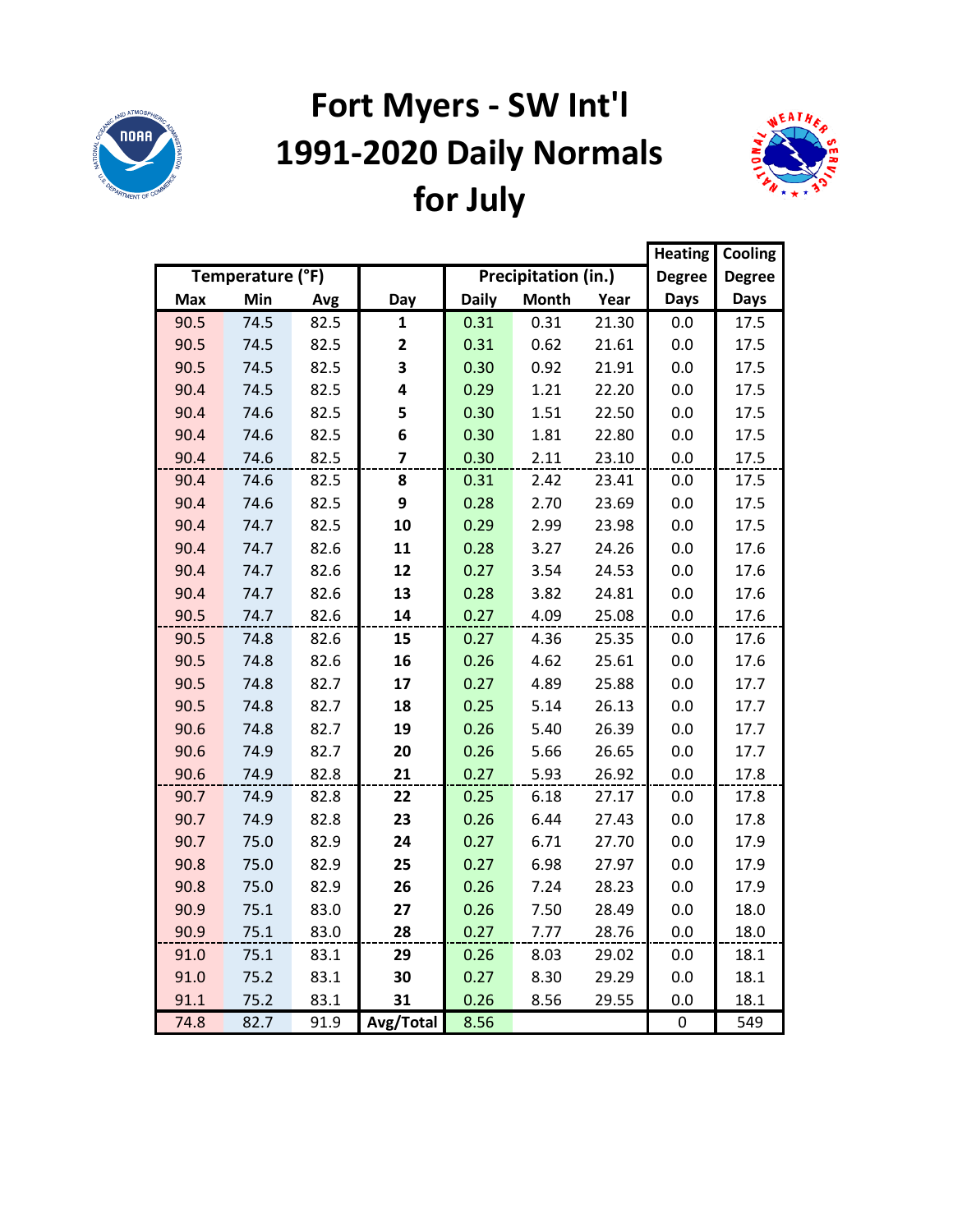

## **Fort Myers - SW Int'l 1991-2020 Daily Normals for August**



|            |                  |      |              |              |                     |       | <b>Heating</b> | Cooling       |
|------------|------------------|------|--------------|--------------|---------------------|-------|----------------|---------------|
|            | Temperature (°F) |      |              |              | Precipitation (in.) |       | <b>Degree</b>  | <b>Degree</b> |
| <b>Max</b> | Min              | Avg  | Day          | <b>Daily</b> | <b>Month</b>        | Year  | <b>Days</b>    | <b>Days</b>   |
| 91.1       | 75.3             | 83.2 | 1            | 0.27         | 0.27                | 29.82 | 0.0            | 18.2          |
| 91.2       | 75.3             | 83.2 | $\mathbf{2}$ | 0.28         | 0.55                | 30.10 | 0.0            | 18.2          |
| 91.2       | 75.3             | 83.3 | 3            | 0.27         | 0.82                | 30.37 | 0.0            | 18.3          |
| 91.2       | 75.4             | 83.3 | 4            | 0.27         | 1.09                | 30.64 | 0.0            | 18.3          |
| 91.3       | 75.4             | 83.4 | 5            | 0.28         | 1.37                | 30.92 | 0.0            | 18.4          |
| 91.3       | 75.5             | 83.4 | 6            | 0.27         | 1.64                | 31.19 | 0.0            | 18.4          |
| 91.4       | 75.5             | 83.4 | 7            | 0.28         | 1.92                | 31.47 | 0.0            | 18.4          |
| 91.4       | 75.5             | 83.5 | 8            | 0.29         | 2.21                | 31.76 | 0.0            | 18.5          |
| 91.4       | 75.6             | 83.5 | 9            | 0.28         | 2.49                | 32.04 | 0.0            | 18.5          |
| 91.5       | 75.6             | 83.5 | 10           | 0.27         | 2.76                | 32.31 | 0.0            | 18.5          |
| 91.5       | 75.6             | 83.6 | 11           | 0.28         | 3.04                | 32.59 | 0.0            | 18.6          |
| 91.5       | 75.7             | 83.6 | 12           | 0.28         | 3.32                | 32.87 | 0.0            | 18.6          |
| 91.5       | 75.7             | 83.6 | 13           | 0.29         | 3.61                | 33.16 | 0.0            | 18.6          |
| 91.5       | 75.7             | 83.6 | 14           | 0.29         | 3.90                | 33.45 | 0.0            | 18.6          |
| 91.6       | 75.8             | 83.7 | 15           | 0.28         | 4.18                | 33.73 | 0.0            | 18.7          |
| 91.6       | 75.8             | 83.7 | 16           | 0.28         | 4.46                | 34.01 | 0.0            | 18.7          |
| 91.6       | 75.8             | 83.7 | 17           | 0.27         | 4.73                | 34.28 | 0.0            | 18.7          |
| 91.6       | 75.8             | 83.7 | 18           | 0.28         | 5.01                | 34.56 | 0.0            | 18.7          |
| 91.6       | 75.9             | 83.7 | 19           | 0.27         | 5.28                | 34.83 | 0.0            | 18.7          |
| 91.5       | 75.9             | 83.7 | 20           | 0.27         | 5.55                | 35.10 | 0.0            | 18.7          |
| 91.5       | 75.9             | 83.7 | 21           | 0.27         | 5.82                | 35.37 | 0.0            | 18.7          |
| 91.5       | 75.9             | 83.7 | 22           | 0.28         | 6.10                | 35.65 | 0.0            | 18.7          |
| 91.5       | 75.9             | 83.7 | 23           | 0.29         | 6.39                | 35.94 | 0.0            | 18.7          |
| 91.5       | 75.9             | 83.7 | 24           | 0.29         | 6.68                | 36.23 | 0.0            | 18.7          |
| 91.4       | 75.9             | 83.7 | 25           | 0.29         | 6.97                | 36.52 | 0.0            | 18.7          |
| 91.4       | 75.9             | 83.6 | 26           | 0.29         | 7.26                | 36.81 | 0.0            | 18.6          |
| 91.3       | 75.9             | 83.6 | 27           | 0.30         | 7.56                | 37.11 | 0.0            | 18.6          |
| 91.3       | 75.9             | 83.6 | 28           | 0.30         | 7.86                | 37.41 | 0.0            | 18.6          |
| 91.2       | 75.9             | 83.6 | 29           | 0.29         | 8.15                | 37.70 | 0.0            | 18.6          |
| 91.2       | 75.8             | 83.5 | 30           | 0.30         | 8.45                | 38.00 | 0.0            | 18.5          |
| 91.1       | 75.8             | 83.5 | 31           | 0.30         | 8.75                | 38.30 | 0.0            | 18.5          |
| 75.7       | 83.6             | 91.6 | Avg/Total    | 8.75         |                     |       | 0              | 575           |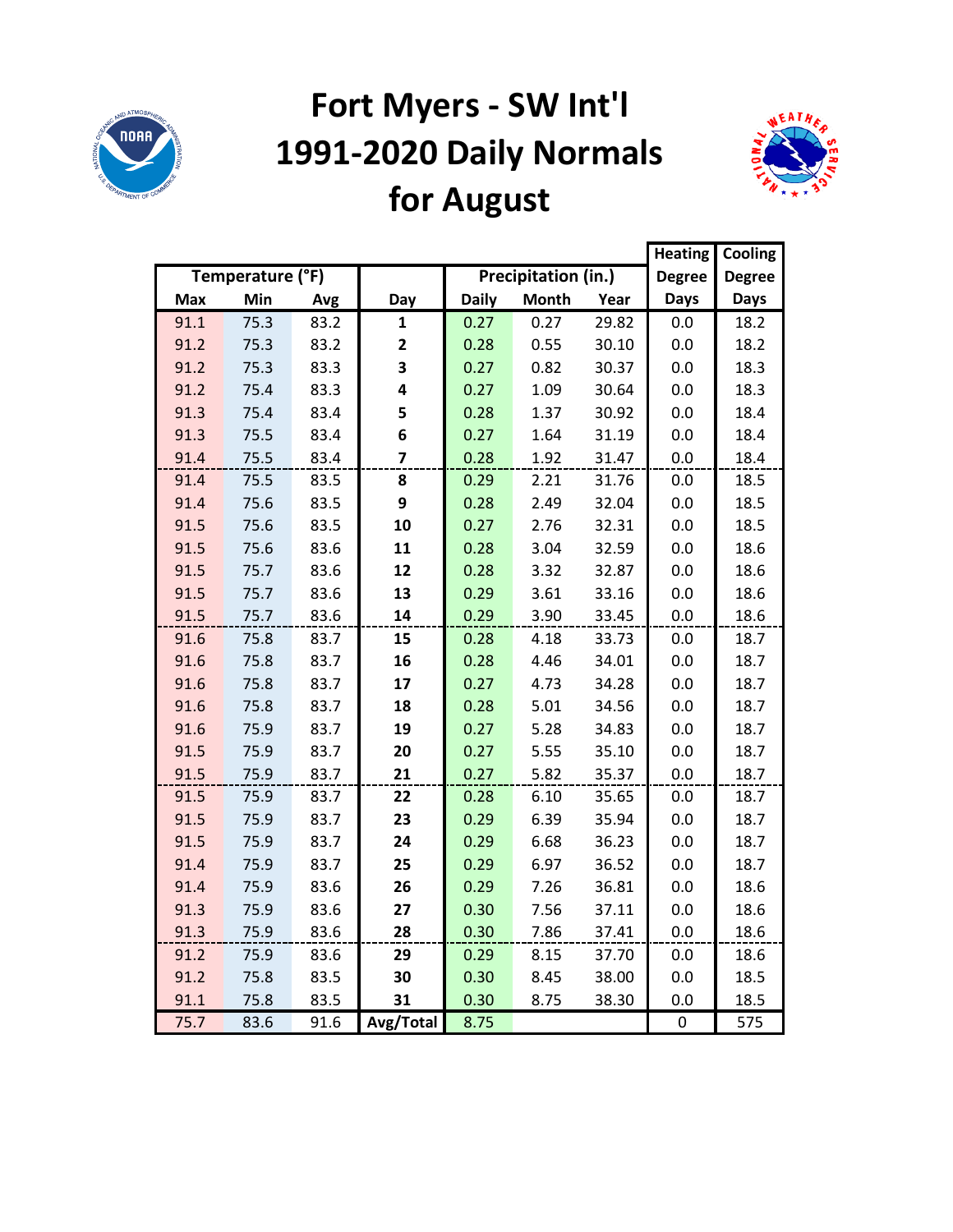

### **Fort Myers - SW Int'l 1991-2020 Daily Normals for September**



|            |                  |      |                |              |                     |       | <b>Heating</b> | Cooling       |
|------------|------------------|------|----------------|--------------|---------------------|-------|----------------|---------------|
|            | Temperature (°F) |      |                |              | Precipitation (in.) |       | <b>Degree</b>  | <b>Degree</b> |
| <b>Max</b> | Min              | Avg  | Day            | <b>Daily</b> | <b>Month</b>        | Year  | <b>Days</b>    | <b>Days</b>   |
| 91.1       | 75.8             | 83.4 | 1              | 0.33         | 0.33                | 38.63 | 0.0            | 18.4          |
| 91.0       | 75.8             | 83.4 | 2              | 0.33         | 0.66                | 38.96 | 0.0            | 18.4          |
| 90.9       | 75.7             | 83.3 | 3              | 0.33         | 0.99                | 39.29 | 0.0            | 18.3          |
| 90.9       | 75.7             | 83.3 | 4              | 0.32         | 1.31                | 39.61 | 0.0            | 18.3          |
| 90.8       | 75.7             | 83.2 | 5              | 0.32         | 1.63                | 39.93 | 0.0            | 18.2          |
| 90.7       | 75.6             | 83.2 | 6              | 0.31         | 1.94                | 40.24 | 0.0            | 18.2          |
| 90.7       | 75.6             | 83.1 | $\overline{7}$ | 0.32         | 2.26                | 40.56 | 0.0            | 18.1          |
| 90.6       | 75.5             | 83.1 | 8              | 0.32         | 2.58                | 40.88 | 0.0            | 18.1          |
| 90.5       | 75.5             | 83.0 | 9              | 0.32         | 2.90                | 41.20 | 0.0            | 18.0          |
| 90.4       | 75.4             | 82.9 | 10             | 0.31         | 3.21                | 41.51 | 0.0            | 17.9          |
| 90.3       | 75.3             | 82.8 | 11             | 0.30         | 3.51                | 41.81 | 0.0            | 17.8          |
| 90.3       | 75.3             | 82.8 | 12             | 0.30         | 3.81                | 42.11 | 0.0            | 17.8          |
| 90.2       | 75.2             | 82.7 | 13             | 0.30         | 4.11                | 42.41 | 0.0            | 17.7          |
| 90.1       | 75.1             | 82.6 | 14             | 0.30         | 4.41                | 42.71 | 0.0            | 17.6          |
| 90.0       | 75.0             | 82.5 | 15             | 0.31         | 4.72                | 43.02 | 0.0            | 17.5          |
| 89.9       | 75.0             | 82.4 | 16             | 0.31         | 5.03                | 43.33 | 0.0            | 17.4          |
| 89.8       | 74.9             | 82.3 | 17             | 0.30         | 5.33                | 43.63 | 0.0            | 17.3          |
| 89.7       | 74.8             | 82.2 | 18             | 0.30         | 5.63                | 43.93 | 0.0            | 17.2          |
| 89.6       | 74.7             | 82.1 | 19             | 0.29         | 5.92                | 44.22 | 0.0            | 17.1          |
| 89.5       | 74.5             | 82.0 | 20             | 0.29         | 6.21                | 44.51 | 0.0            | 17.0          |
| 89.4       | 74.4             | 81.9 | 21             | 0.26         | 6.47                | 44.77 | 0.0            | 16.9          |
| 89.4       | 74.3             | 81.8 | 22             | 0.26         | 6.73                | 45.03 | 0.0            | 16.8          |
| 89.3       | 74.2             | 81.7 | 23             | 0.24         | 6.97                | 45.27 | 0.0            | 16.7          |
| 89.1       | 74.0             | 81.6 | 24             | 0.25         | 7.22                | 45.52 | 0.0            | 16.6          |
| 89.0       | 73.9             | 81.5 | 25             | 0.23         | 7.45                | 45.75 | 0.0            | 16.5          |
| 88.9       | 73.7             | 81.3 | 26             | 0.23         | 7.68                | 45.98 | 0.0            | 16.3          |
| 88.8       | 73.6             | 81.2 | 27             | 0.21         | 7.89                | 46.19 | 0.0            | 16.2          |
| 88.7       | 73.4             | 81.1 | 28             | 0.20         | 8.09                | 46.39 | 0.0            | 16.1          |
| 88.6       | 73.3             | 80.9 | 29             | 0.20         | 8.29                | 46.59 | 0.0            | 15.9          |
| 88.5       | 73.1             | 80.8 | 30             | 0.20         | 8.49                | 46.79 | 0.0            | 15.8          |
| 74.8       | 82.3             | 89.8 | Avg/Total      | 8.49         |                     |       | $\mathbf 0$    | 520           |

 $\mathbf{\dot{x}}$  = Greater than zero, but less than 1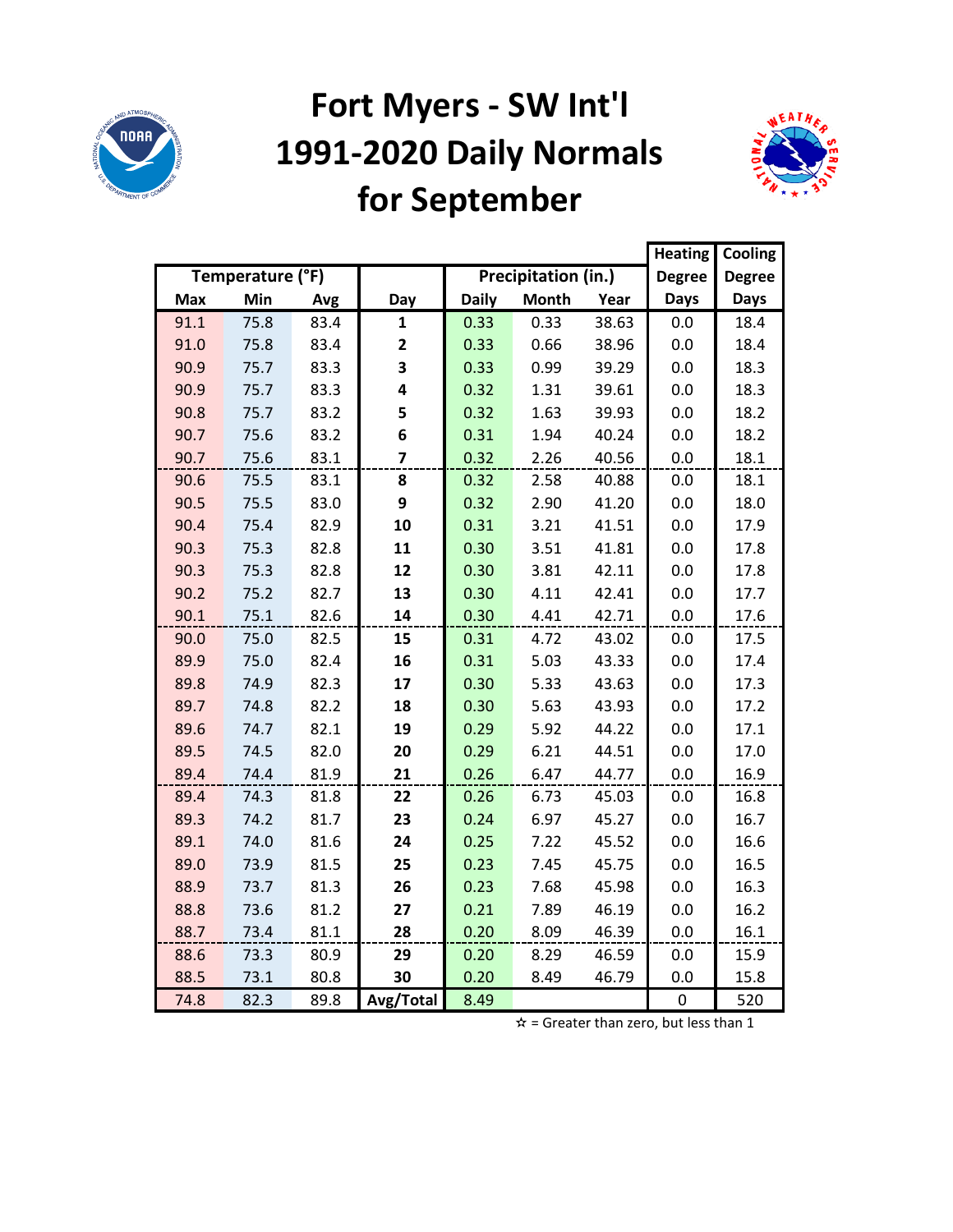

## **Fort Myers - SW Int'l 1991-2020 Daily Normals for October**



|            |                  |      |              |              |                     |       | <b>Heating</b> | Cooling       |
|------------|------------------|------|--------------|--------------|---------------------|-------|----------------|---------------|
|            | Temperature (°F) |      |              |              | Precipitation (in.) |       | <b>Degree</b>  | <b>Degree</b> |
| <b>Max</b> | Min              | Avg  | Day          | <b>Daily</b> | <b>Month</b>        | Year  | <b>Days</b>    | <b>Days</b>   |
| 88.4       | 72.9             | 80.6 | 1            | 0.17         | 0.17                | 46.96 | 0.0            | 15.6          |
| 88.3       | 72.7             | 80.5 | $\mathbf{2}$ | 0.15         | 0.32                | 47.11 | 0.0            | 15.5          |
| 88.1       | 72.5             | 80.3 | 3            | 0.15         | 0.47                | 47.26 | 0.0            | 15.3          |
| 88.0       | 72.3             | 80.2 | 4            | 0.14         | 0.61                | 47.40 | 0.0            | 15.2          |
| 87.9       | 72.1             | 80.0 | 5            | 0.14         | 0.75                | 47.54 | 0.0            | 15.0          |
| 87.7       | 71.9             | 79.8 | 6            | 0.13         | 0.88                | 47.67 | 0.0            | 14.8          |
| 87.6       | 71.7             | 79.7 | 7            | 0.13         | 1.01                | 47.80 | 0.0            | 14.6          |
| 87.5       | 71.5             | 79.5 | 8            | 0.12         | 1.13                | 47.92 | 0.0            | 14.5          |
| 87.3       | 71.3             | 79.3 | 9            | 0.11         | 1.24                | 48.03 | 0.0            | 14.3          |
| 87.2       | 71.0             | 79.1 | 10           | 0.12         | 1.36                | 48.15 | 0.0            | 14.1          |
| 87.0       | 70.8             | 78.9 | 11           | 0.11         | 1.47                | 48.26 | 0.0            | 13.9          |
| 86.9       | 70.6             | 78.7 | 12           | 0.10         | 1.57                | 48.36 | 0.0            | 13.7          |
| 86.7       | 70.3             | 78.5 | 13           | 0.09         | 1.66                | 48.45 | 0.0            | 13.5          |
| 86.5       | 70.1             | 78.3 | 14           | 0.10         | 1.76                | 48.55 | 0.0            | 13.3          |
| 86.4       | 69.8             | 78.1 | 15           | 0.08         | 1.84                | 48.63 | 0.0            | 13.1          |
| 86.2       | 69.6             | 77.9 | 16           | 0.09         | 1.93                | 48.72 | 0.0            | 12.9          |
| 86.0       | 69.3             | 77.7 | 17           | 0.08         | 2.01                | 48.80 | 0.0            | 12.7          |
| 85.9       | 69.1             | 77.5 | 18           | 0.09         | 2.10                | 48.89 | 0.0            | 12.5          |
| 85.7       | 68.8             | 77.2 | 19           | 0.08         | 2.18                | 48.97 | 0.0            | 12.3          |
| 85.5       | 68.6             | 77.0 | 20           | 0.08         | 2.26                | 49.05 | 0.0            | 12.1          |
| 85.3       | 68.3             | 76.8 | 21           | 0.08         | 2.34                | 49.13 | 0.1            | 11.9          |
| 85.1       | 68.0             | 76.6 | 22           | 0.08         | 2.42                | 49.21 | 0.1            | 11.7          |
| 85.0       | 67.8             | 76.4 | 23           | 0.08         | 2.50                | 49.29 | 0.1            | 11.5          |
| 84.8       | 67.5             | 76.2 | 24           | 0.08         | 2.58                | 49.37 | 0.1            | 11.3          |
| 84.6       | 67.3             | 75.9 | 25           | 0.07         | 2.65                | 49.44 | 0.1            | 11.1          |
| 84.4       | 67.0             | 75.7 | 26           | 0.08         | 2.73                | 49.52 | 0.1            | 10.8          |
| 84.2       | 66.8             | 75.5 | 27           | 0.08         | 2.81                | 49.60 | 0.1            | 10.6          |
| 84.0       | 66.5             | 75.3 | 28           | 0.08         | 2.89                | 49.68 | 0.1            | 10.4          |
| 83.9       | 66.3             | 75.1 | 29           | 0.07         | 2.96                | 49.75 | 0.2            | 10.2          |
| 83.7       | 66.1             | 74.9 | 30           | 0.08         | 3.04                | 49.83 | 0.2            | 10.0          |
| 83.5       | 65.8             | 74.7 | 31           | 0.07         | 3.11                | 49.90 | 0.2            | 9.8           |
| 69.5       | 77.8             | 86.4 | Avg/Total    | 3.11         |                     |       | $\overline{2}$ | 398           |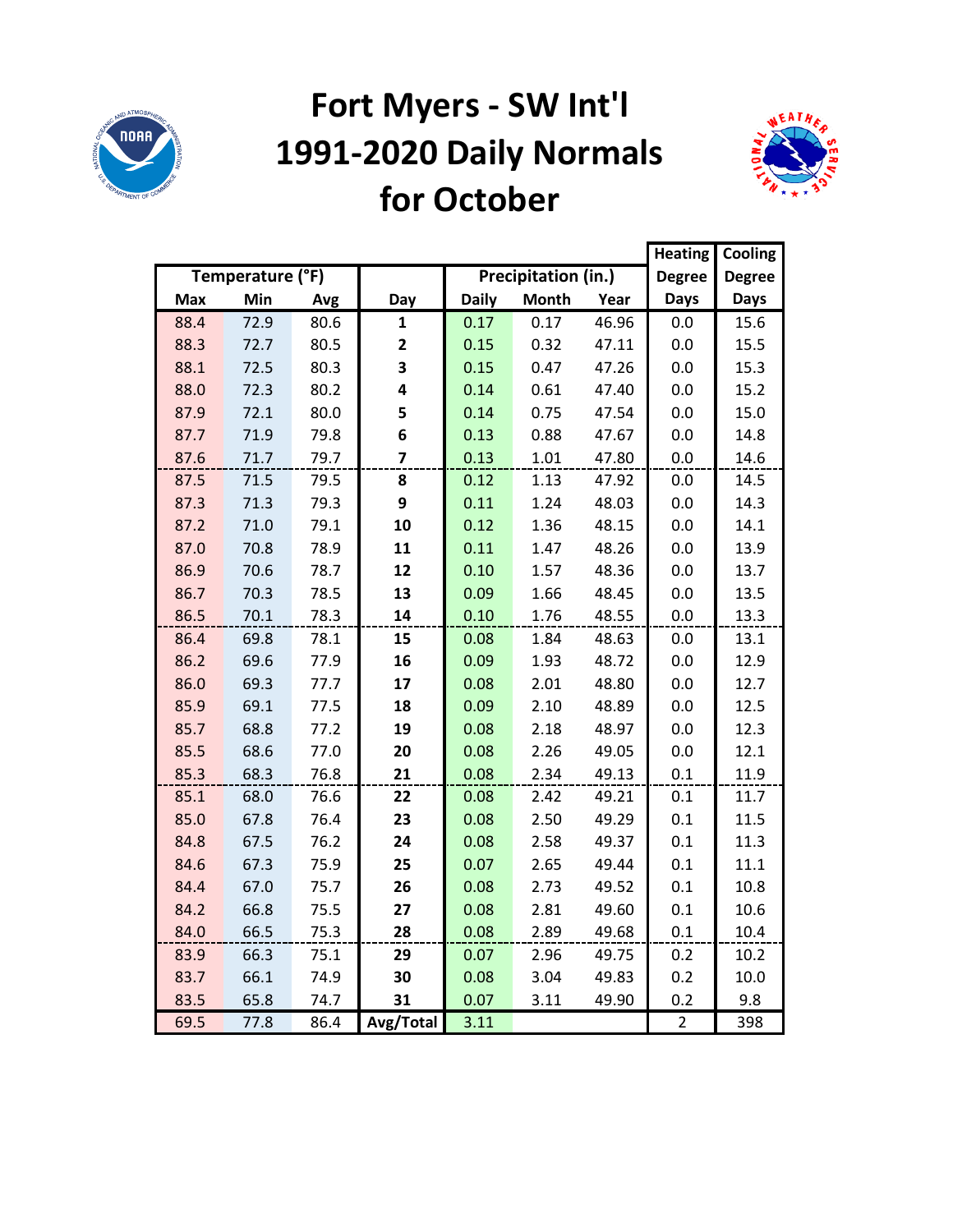

#### **Fort Myers - SW Int'l 1991-2020 Daily Normals for November**



|            |                  |      |                |              |                     |       | <b>Heating</b> | Cooling       |
|------------|------------------|------|----------------|--------------|---------------------|-------|----------------|---------------|
|            | Temperature (°F) |      |                |              | Precipitation (in.) |       | <b>Degree</b>  | <b>Degree</b> |
| <b>Max</b> | Min              | Avg  | Day            | <b>Daily</b> | <b>Month</b>        | Year  | <b>Days</b>    | <b>Days</b>   |
| 83.3       | 65.6             | 74.4 | $\mathbf{1}$   | 0.09         | 0.09                | 49.99 | 0.2            | 9.6           |
| 83.1       | 65.4             | 74.2 | $\mathbf{2}$   | 0.08         | 0.17                | 50.07 | 0.2            | 9.4           |
| 82.9       | 65.1             | 74.0 | 3              | 0.08         | 0.25                | 50.15 | 0.2            | 9.2           |
| 82.8       | 64.9             | 73.8 | 4              | 0.08         | 0.33                | 50.23 | 0.2            | 9.0           |
| 82.6       | 64.7             | 73.6 | 5              | 0.08         | 0.41                | 50.31 | 0.2            | 8.8           |
| 82.4       | 64.5             | 73.4 | 6              | 0.08         | 0.49                | 50.39 | 0.2            | 8.6           |
| 82.2       | 64.3             | 73.3 | $\overline{7}$ | 0.08         | 0.57                | 50.47 | 0.2            | 8.4           |
| 82.1       | 64.1             | 73.1 | 8              | 0.07         | 0.64                | 50.54 | 0.2            | 8.2           |
| 81.9       | 63.9             | 72.9 | 9              | 0.07         | 0.71                | 50.61 | 0.2            | 8.1           |
| 81.8       | 63.7             | 72.7 | 10             | 0.08         | 0.79                | 50.69 | 0.2            | 7.9           |
| 81.6       | 63.5             | 72.5 | 11             | 0.07         | 0.86                | 50.76 | 0.2            | 7.8           |
| 81.4       | 63.3             | 72.4 | 12             | 0.06         | 0.92                | 50.82 | 0.3            | 7.6           |
| 81.3       | 63.1             | 72.2 | 13             | 0.07         | 0.99                | 50.89 | 0.3            | 7.5           |
| 81.1       | 63.0             | 72.0 | 14             | 0.06         | 1.05                | 50.95 | 0.3            | 7.4           |
| 81.0       | 62.8             | 71.9 | 15             | 0.06         | 1.11                | 51.01 | 0.4            | 7.3           |
| 80.8       | 62.6             | 71.7 | 16             | 0.06         | 1.17                | 51.07 | 0.4            | 7.1           |
| 80.7       | 62.4             | 71.6 | 17             | 0.06         | 1.23                | 51.13 | 0.4            | 7.0           |
| 80.6       | 62.3             | 71.4 | 18             | 0.05         | 1.28                | 51.18 | 0.5            | 6.9           |
| 80.4       | 62.1             | 71.3 | 19             | 0.06         | 1.34                | 51.24 | 0.5            | 6.8           |
| 80.3       | 62.0             | 71.1 | 20             | 0.04         | 1.38                | 51.28 | 0.6            | 6.7           |
| 80.1       | 61.8             | 71.0 | 21             | 0.05         | 1.43                | 51.33 | 0.6            | 6.6           |
| 80.0       | 61.6             | 70.8 | 22             | 0.05         | 1.48                | 51.38 | 0.7            | 6.5           |
| 79.9       | 61.5             | 70.7 | 23             | 0.05         | 1.53                | 51.43 | 0.7            | 6.4           |
| 79.8       | 61.3             | 70.5 | 24             | 0.05         | 1.58                | 51.48 | 0.8            | 6.3           |
| 79.6       | 61.2             | 70.4 | 25             | 0.04         | 1.62                | 51.52 | 0.8            | 6.2           |
| 79.5       | 61.0             | 70.3 | 26             | 0.05         | 1.67                | 51.57 | 0.9            | 6.1           |
| 79.4       | 60.9             | 70.1 | 27             | 0.05         | 1.72                | 51.62 | 0.9            | 6.0           |
| 79.2       | 60.7             | 70.0 | 28             | 0.06         | 1.78                | 51.68 | 0.9            | 5.9           |
| 79.1       | 60.5             | 69.8 | 29             | 0.05         | 1.83                | 51.73 | 0.9            | 5.7           |
| 79.0       | 60.4             | 69.7 | 30             | 0.06         | 1.89                | 51.79 | 1.0            | 5.6           |
| 62.8       | 71.9             | 80.6 | Avg/Total      | 1.89         |                     |       | 14             | 221           |